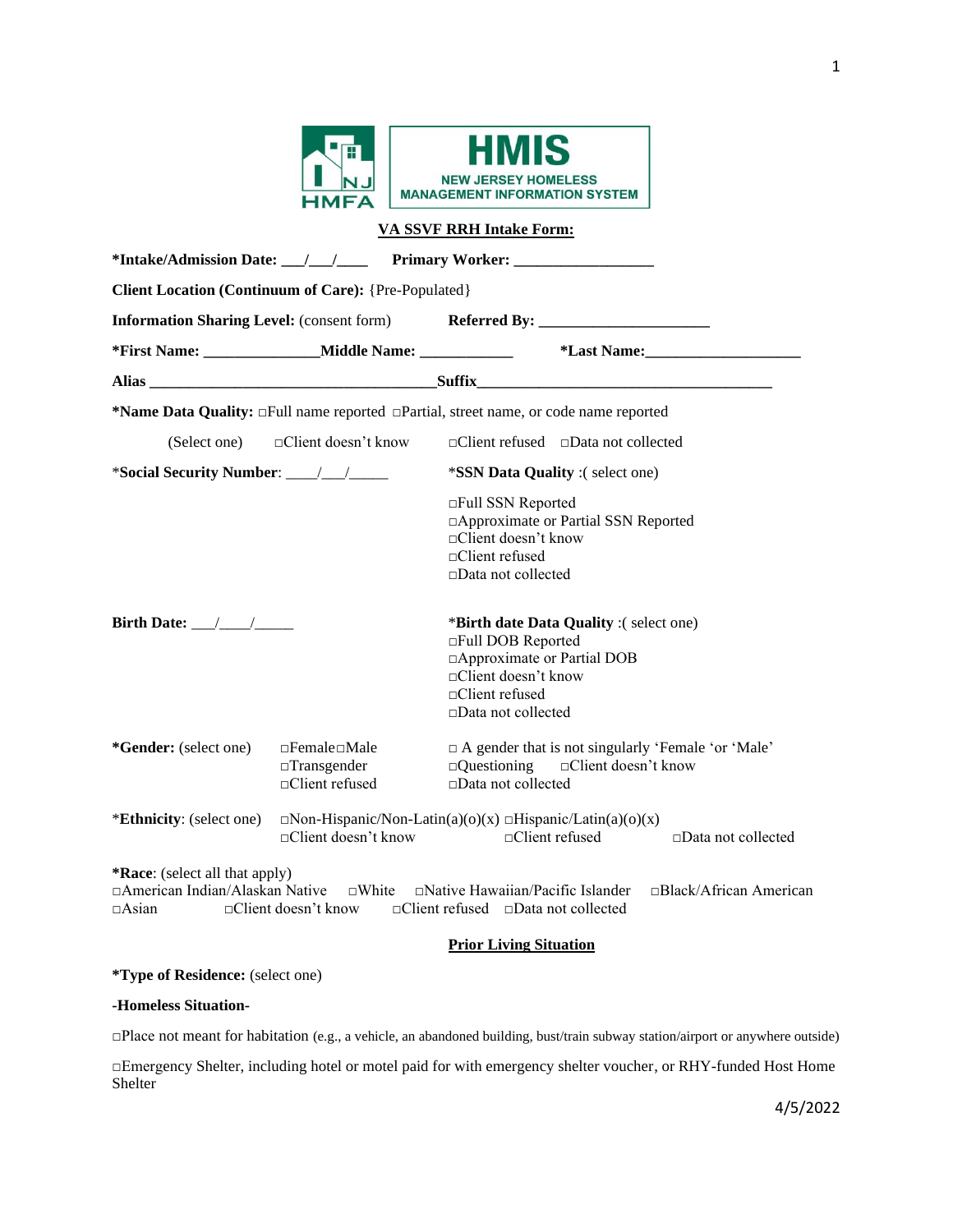□Safe Haven

#### **-Institutional Situations-**

□Foster care home or foster care group home □Hospital or other residential non-psychiatric medical facility □Jail, prison or juvenile detention facility □Long-term care facility or nursing home □Psychiatric Hospital or other psychiatric facility □Substance abuse treatment facility or detox center **-Temporary and Permanent Housing Situation-** □Residential project or halfway house with no homeless criteria □Hotel or motel paid for without emergency shelter voucher  $\Box$ Transitional housing for homeless persons (including homeless youth) □Host Home (non-crisis) □Staying or living in a friend's room, apartment or house □Staying or living in a family member's room, apartment or house □Rental by client, with GPD TIP subsidy □Rental by client, with VASH subsidy □Permanent Housing (other than RRH) for formerly homeless persons □Rental by client, with RRH or equivalent subsidy □Rental by client, with HCV voucher (tenant or project based) □Rental by client in a public housing unit  $\Box$ Rental by client, no ongoing housing subsidy  $\Box$ Rental by client, with other ongoing housing subsidy  $\Box$ Owned by client, with ongoing housing subsidy □Owned by client, no ongoing housing subsidy **-Unknown Options-** □Client doesn't know □Client refused □Data not collected **\*Length of stay in previous place:** (select one) □One night or less □Two to six nights □One week or more, but less than one month □One month or more, but less than 90 day's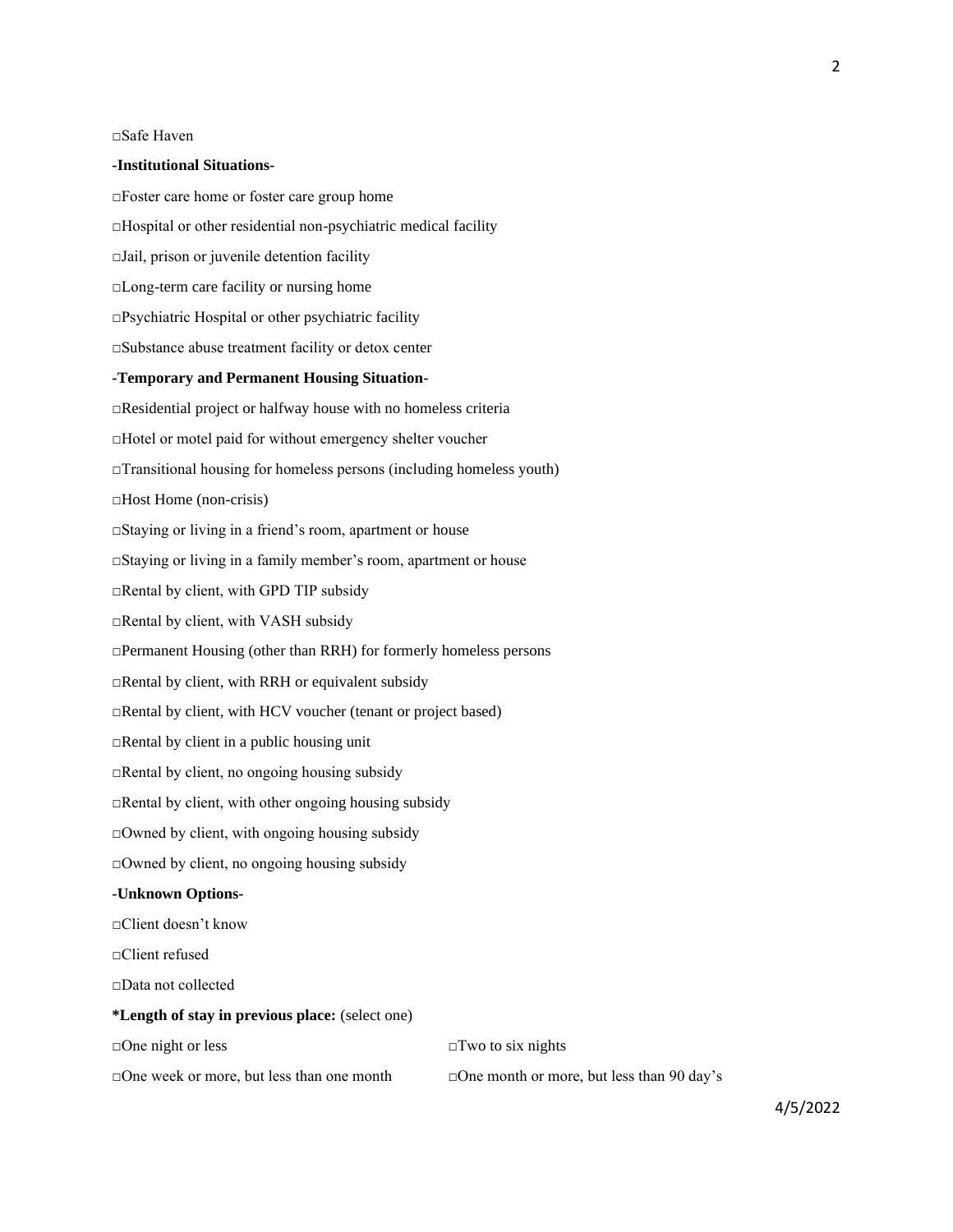| $\square$ 90 days or more, but less than one year |                                                        |                                                                                                                                         | $\Box$ One year or longer |                            |          |                      |                                                                                                                |
|---------------------------------------------------|--------------------------------------------------------|-----------------------------------------------------------------------------------------------------------------------------------------|---------------------------|----------------------------|----------|----------------------|----------------------------------------------------------------------------------------------------------------|
| □Client doesn't know                              |                                                        | □Client refused                                                                                                                         |                           |                            |          |                      |                                                                                                                |
| □Data not collected                               |                                                        |                                                                                                                                         |                           |                            |          |                      |                                                                                                                |
|                                                   |                                                        |                                                                                                                                         |                           |                            |          |                      |                                                                                                                |
|                                                   |                                                        | in the past three years including today: (select one)                                                                                   |                           |                            |          |                      | *(Regardless of where they stayed last night) Number of times the client has been on the streets, in ES, or SH |
| $\square$ One Time                                | $\square$ Two Times                                    | $\square$ Three Times                                                                                                                   |                           | $\Box$ Four or more times  |          | □Client doesn't know |                                                                                                                |
|                                                   | □Client Refused □Data not collected                    |                                                                                                                                         |                           |                            |          |                      |                                                                                                                |
|                                                   |                                                        | *Total number of months homeless on the street, in ES or SH in the past three years: (select one)                                       |                           |                            |          |                      |                                                                                                                |
|                                                   | $\Box$ One month (this time is the first month)        | $\square$ 2                                                                                                                             | $\Box$ 3                  | $\square 4$<br>$\square 5$ | $\Box 6$ | $\Box$ 7             | $\square 8$                                                                                                    |
| $\square$ 10<br>⊡9                                | $\Box$ 11<br>$\square$ 12                              | $\Box$ More than 12 months                                                                                                              |                           | $\Box$ Client doesn't know |          |                      | □Client Refused                                                                                                |
| □Data not collected                               |                                                        |                                                                                                                                         |                           |                            |          |                      |                                                                                                                |
|                                                   | <b>Chronically Homeless (auto-calculated)</b>          |                                                                                                                                         |                           |                            |          |                      |                                                                                                                |
| <b>Housing Move-In Date</b>                       |                                                        |                                                                                                                                         |                           |                            |          |                      |                                                                                                                |
|                                                   |                                                        | *Has the client been placed in Permanent Housing?                                                                                       |                           |                            |          |                      |                                                                                                                |
| $\square$ Yes<br>$\square$ No                     |                                                        |                                                                                                                                         |                           |                            |          |                      |                                                                                                                |
|                                                   |                                                        | *(If Yes.) Specify Permanent Housing Move In Date? ______________________________                                                       |                           |                            |          |                      |                                                                                                                |
|                                                   | *Resident Unit (select from drop down menu)            |                                                                                                                                         |                           |                            |          |                      |                                                                                                                |
|                                                   |                                                        | *Income from any source: $\square$ No $\square$ Yes $\square$ Client doesn't know $\square$ Client refused $\square$ Data not collected |                           |                            |          |                      |                                                                                                                |
|                                                   | *Monthly Income Sources: (select all that apply)       |                                                                                                                                         |                           |                            |          |                      |                                                                                                                |
| □Earned Income \$                                 |                                                        |                                                                                                                                         |                           |                            |          |                      |                                                                                                                |
|                                                   |                                                        |                                                                                                                                         |                           |                            |          |                      |                                                                                                                |
|                                                   | $\Box VA$ service-connected disability compensation \$ |                                                                                                                                         |                           |                            |          |                      |                                                                                                                |
|                                                   | $\Box$ Private disability insurance \$                 |                                                                                                                                         |                           |                            |          |                      |                                                                                                                |
| $\Box$ TANF \$                                    |                                                        |                                                                                                                                         |                           |                            |          |                      |                                                                                                                |
|                                                   | □Retirement income from SSA \$                         |                                                                                                                                         |                           |                            |          |                      |                                                                                                                |
| Child Support \$                                  |                                                        |                                                                                                                                         |                           |                            |          |                      |                                                                                                                |
| $\Box$ Other \$                                   |                                                        |                                                                                                                                         |                           |                            |          |                      |                                                                                                                |
|                                                   | □Unemployment Insurance \$                             |                                                                                                                                         |                           |                            |          |                      |                                                                                                                |
| $\square$ SSDI \$                                 |                                                        |                                                                                                                                         |                           |                            |          |                      |                                                                                                                |
|                                                   |                                                        | $\Box$ VA non-service-connected disability pension \$                                                                                   |                           |                            |          |                      |                                                                                                                |
|                                                   | $\Box$ Worker's compensation \$                        |                                                                                                                                         |                           |                            |          |                      |                                                                                                                |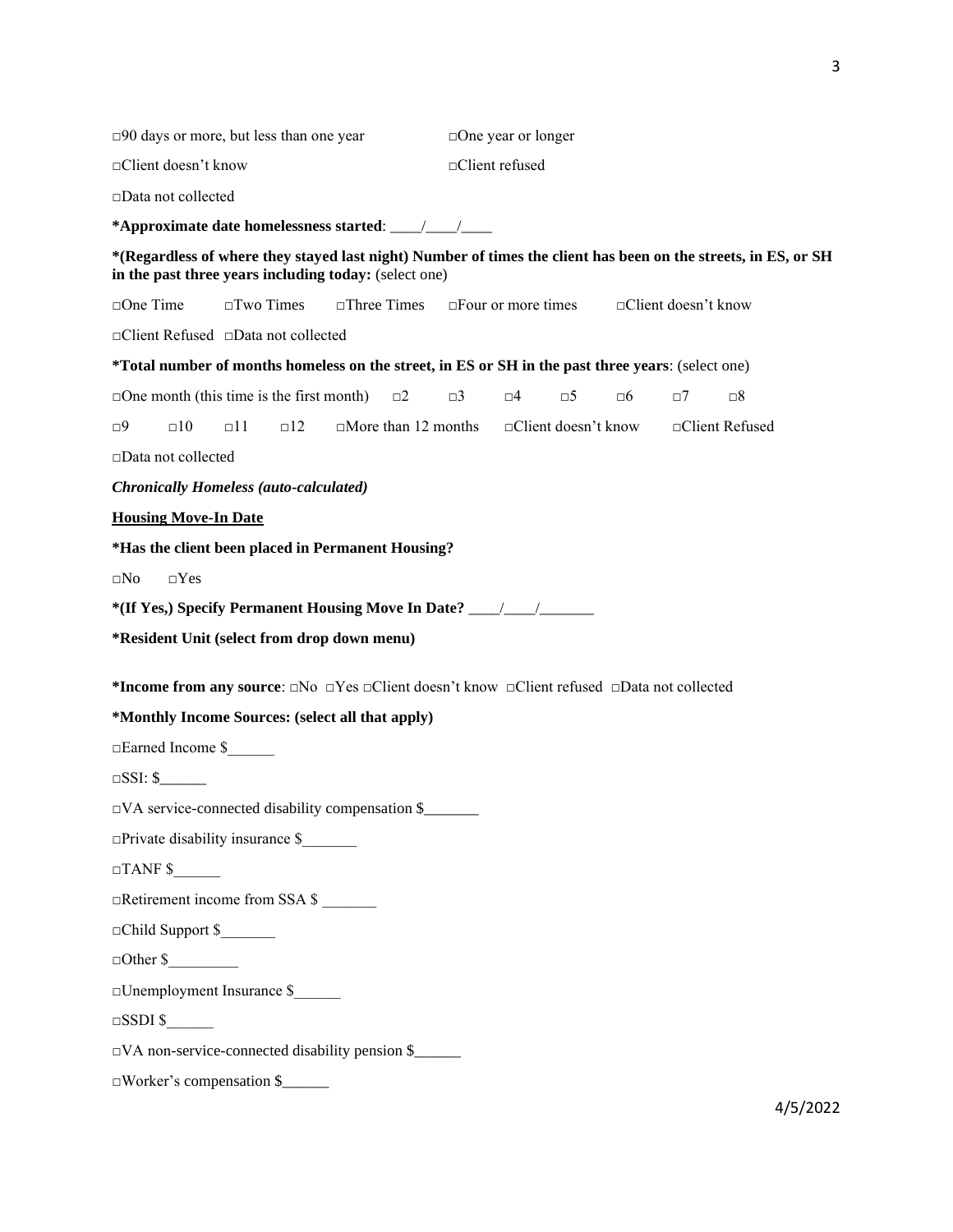□General public assistance \$\_\_\_\_\_\_

□Pension or retirement income from a former job \$\_\_\_\_\_\_

□Alimony or other spousal support \$

**\*Non-Cash Benefits from any source:** (select one)

□No □Yes □Client doesn't know □Client refused □Data not collected

**\*Non-Cash Benefits**: (select all that apply)

□SNAP (Food Stamps) □Special Supplemental Nutrition Program for Women, Infants, & Children (WIC) □TANF Child Care services □TANF transportation services □Other TANF-funded services □Section 8, public housing, or other ongoing rental assistance □Temporary Rental Assistance □Other source: \_\_\_\_\_\_\_\_\_\_\_\_\_\_

**\*Covered by Health Insurance**: (select one; if answer is yes please complete below)

| $\Box$ No               | $\neg Yes$                   | $\Box$ Client doesn't know                                                                                       | □Client refused            |                       | $\square$ Data not collected |                           |
|-------------------------|------------------------------|------------------------------------------------------------------------------------------------------------------|----------------------------|-----------------------|------------------------------|---------------------------|
|                         | <b>MEDICAID</b> : $\Box$ No  | $\Box$ Yes                                                                                                       | <b>MEDICARE:</b> $\Box$ No |                       | $\Box$ Yes                   |                           |
|                         |                              | State Children's Health Insurance program: □No □Yes                                                              |                            |                       |                              |                           |
|                         |                              | Veterans Administrations (VA) Medical Services: □No                                                              |                            | $\neg$ Yes            |                              |                           |
|                         |                              | Employer-Provided Health Insurance: DNo                                                                          | $\neg Yes$                 |                       |                              |                           |
|                         |                              | Health Insurance obtained through COBRA: $\Box$ No $\Box$ Yes                                                    |                            |                       |                              |                           |
|                         |                              | <b>Private Pay Health Insurance</b> □ No                                                                         | $\Box$ Yes                 |                       |                              |                           |
|                         |                              | <b>State Health Insurance for Adults:</b> $\Box$ No $\Box$ Yes                                                   |                            |                       |                              |                           |
|                         |                              | <b>Indian Health Services:</b> □No<br>$\neg$ Yes                                                                 |                            |                       |                              |                           |
| <b>Other:</b> $\Box$ No |                              |                                                                                                                  |                            |                       |                              |                           |
|                         |                              |                                                                                                                  | <b>Special Needs:</b>      |                       |                              |                           |
|                         |                              | <b>*Physical Disability:</b> (select one)                                                                        |                            |                       |                              |                           |
| $\Box$ No               | $\neg Yes$                   | $\Box$ Client doesn't know                                                                                       | $\Box$ Client refused      |                       | $\Box$ Data not collected    |                           |
|                         | independently?: $\square$ No | Expected to be of long-continued and indefinite duration and substantially impairs ability to live<br>$\Box$ Yes | $\Box$ Client doesn't know | $\Box$ Client refused |                              | $\Box$ Data not collected |
|                         |                              | <i>*Developmental Disability:</i> (select one)                                                                   |                            |                       |                              |                           |
| $\Box$ No               | $\neg Yes$                   | $\Box$ Client doesn't know                                                                                       | $\Box$ Client refused      |                       | $\square$ Data not collected |                           |
|                         |                              | <i>*Chronic Health Condition: (select one)</i>                                                                   |                            |                       |                              |                           |
| $\square$ No            | $\neg Yes$                   | $\Box$ Client doesn't know                                                                                       | $\Box$ Client refused      |                       | □Data not collected          |                           |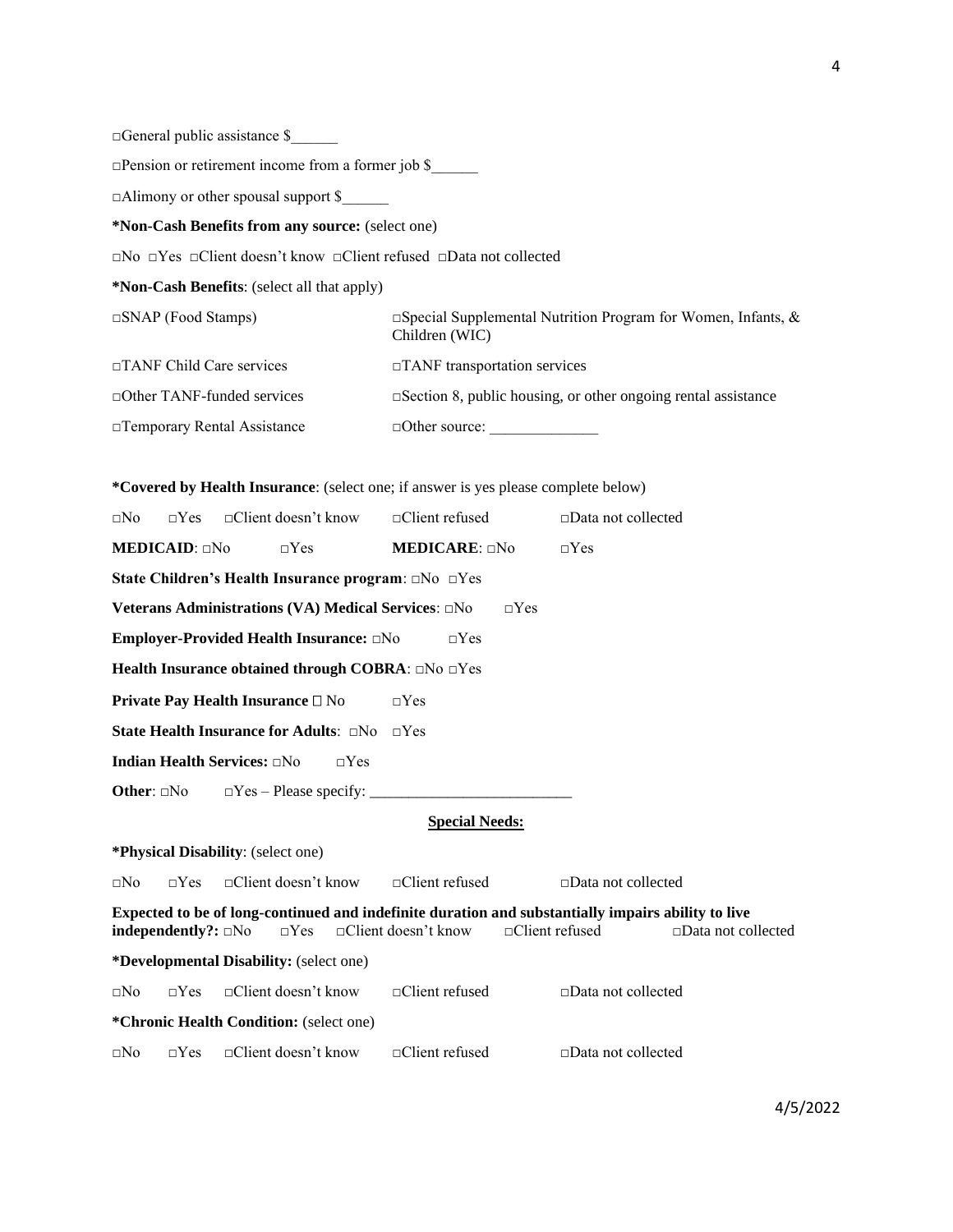|                                                                                                                                                              | independently? $\square$ No |                                                         | $\Box$ Yes                 |                           | $\Box$ Client doesn't know |                              | $\Box$ Client refused            |               | Expected to be of long-continued and indefinite duration and substantially impairs ability to live | $\Box$ Data not collected |
|--------------------------------------------------------------------------------------------------------------------------------------------------------------|-----------------------------|---------------------------------------------------------|----------------------------|---------------------------|----------------------------|------------------------------|----------------------------------|---------------|----------------------------------------------------------------------------------------------------|---------------------------|
|                                                                                                                                                              |                             | *HIV/AIDS: (select one)                                 |                            |                           |                            |                              |                                  |               |                                                                                                    |                           |
| $\square$ No                                                                                                                                                 | $\Box$ Yes                  |                                                         | □Client doesn't know       |                           | □Client refused            |                              |                                  |               | $\square$ Data not collected                                                                       |                           |
|                                                                                                                                                              |                             | *Mental Health Disorder: (select one)                   |                            |                           |                            |                              |                                  |               |                                                                                                    |                           |
|                                                                                                                                                              |                             |                                                         |                            |                           |                            |                              |                                  |               |                                                                                                    |                           |
| $\square$ No                                                                                                                                                 | $\Box$ Yes                  |                                                         | $\Box$ Client doesn't know |                           | □Client refused            |                              |                                  |               | $\square$ Data not collected                                                                       |                           |
| (If client has a mental health disorder) Expected to of long-continued and indefinite duration and substantially<br>impairs ability to live independently?   |                             |                                                         |                            |                           |                            |                              |                                  |               |                                                                                                    |                           |
| $\square$ No                                                                                                                                                 | $\neg Yes$                  |                                                         | $\Box$ Client doesn't know |                           | $\Box$ Client refused      |                              |                                  |               | $\Box$ Data not collected                                                                          |                           |
|                                                                                                                                                              |                             | <i>*Substance Use Disorder: (select one)</i>            |                            |                           |                            |                              |                                  |               |                                                                                                    |                           |
| $\square$ No                                                                                                                                                 |                             | □Alcohol Abuse □Drug Abuse                              |                            |                           |                            |                              | $\Box$ Both Alcohol & Drug Abuse |               | $\Box$ Client doesn't know                                                                         |                           |
|                                                                                                                                                              | □Client refused             |                                                         |                            | $\Box$ Data not collected |                            |                              |                                  |               |                                                                                                    |                           |
| (If client has a substance abuse disorder) Expected to of long-continued and indefinite duration and<br>substantially impairs ability to live independently? |                             |                                                         |                            |                           |                            |                              |                                  |               |                                                                                                    |                           |
| $\square$ No                                                                                                                                                 | $\neg Yes$                  |                                                         | $\Box$ Client doesn't know |                           | $\Box$ Client refused      |                              |                                  |               | $\square$ Data not collected                                                                       |                           |
|                                                                                                                                                              |                             | Disabling Condition: (auto calculated)                  |                            |                           |                            |                              |                                  |               |                                                                                                    |                           |
|                                                                                                                                                              |                             |                                                         |                            |                           |                            | <b>Domestic Violence</b>     |                                  |               |                                                                                                    |                           |
|                                                                                                                                                              |                             |                                                         |                            |                           |                            |                              |                                  |               |                                                                                                    |                           |
|                                                                                                                                                              |                             | <i>*Domestic Violence Victim/Survivor:</i> (select one) |                            |                           |                            |                              |                                  |               |                                                                                                    |                           |
| ⊡No                                                                                                                                                          | $\Box$ Yes                  |                                                         | □Client doesn't know       |                           | □Client refused            |                              |                                  |               | $\square$ Data not collected                                                                       |                           |
|                                                                                                                                                              |                             | *(If Yes) When experience occurred: (select one)        |                            |                           |                            |                              |                                  |               |                                                                                                    |                           |
|                                                                                                                                                              |                             | $\Box$ Within the past three months                     |                            |                           |                            | □Client doesn't know         |                                  |               |                                                                                                    |                           |
|                                                                                                                                                              |                             | $\square$ Three to six months ago                       |                            |                           | □Client refused            |                              |                                  |               |                                                                                                    |                           |
|                                                                                                                                                              |                             | $\Box$ From six to twelve months ago                    |                            |                           |                            | $\square$ Data not collected |                                  |               |                                                                                                    |                           |
|                                                                                                                                                              | □More than a year ago       |                                                         |                            |                           |                            |                              |                                  |               |                                                                                                    |                           |
|                                                                                                                                                              |                             | *Are you currently fleeing? (select one)                |                            |                           |                            |                              |                                  |               |                                                                                                    |                           |
| $\square$ No                                                                                                                                                 | $\Box$ Yes                  |                                                         | □Client doesn't know       |                           | □Client refused            |                              |                                  |               | □Data not collected                                                                                |                           |
|                                                                                                                                                              |                             | *Connection with SOAR:                                  |                            |                           |                            |                              |                                  |               |                                                                                                    |                           |
| $\square$ No                                                                                                                                                 | $\Box$ Yes                  |                                                         | □Client doesn't know       |                           | □Client refused            |                              |                                  |               | □Data not collected                                                                                |                           |
|                                                                                                                                                              |                             | *Last Grade Completed: (select one)                     |                            |                           |                            |                              |                                  |               |                                                                                                    |                           |
|                                                                                                                                                              | $\Box$ Less than grade 5    |                                                         | $\Box$ Grades 5 – 6        |                           | $\Box$ Grades 7 – 8        |                              |                                  |               | $\Box$ Grades 9 - 11 $\Box$ Grade 12                                                               |                           |
|                                                                                                                                                              |                             | School program does not have grade levels               |                            |                           |                            | $\Box\text{GED}$             |                                  | □Some college |                                                                                                    |                           |
|                                                                                                                                                              | Associates Degree           |                                                         |                            | □Bachelor's Degree        |                            |                              | □Graduate Degree                 |               |                                                                                                    |                           |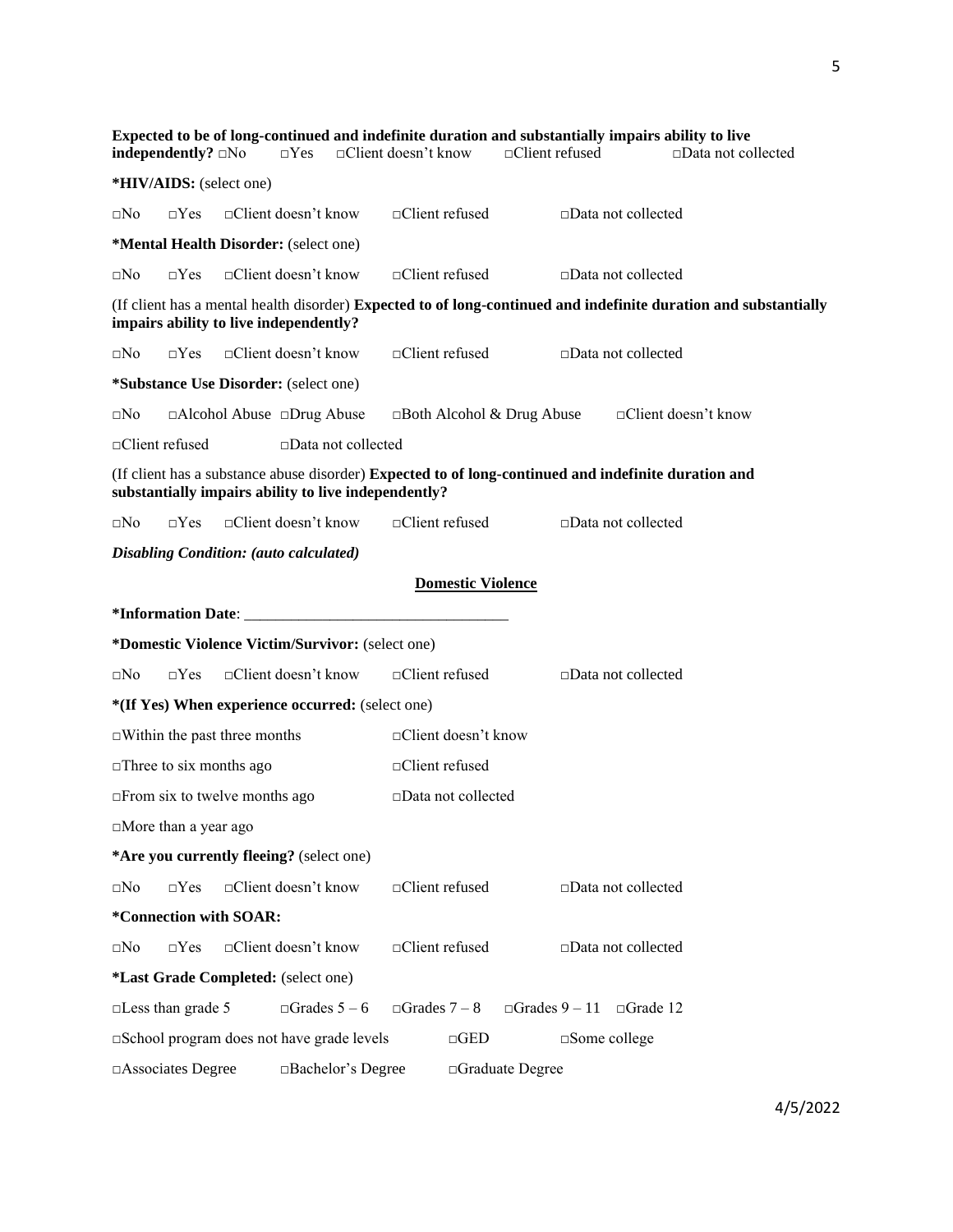□Vocational Certification □Client doesn't know □Client Refused □Data not collected

## **Employment Status:**

| $\Box$ Client refused<br>$\Box$ Data not collected<br>$\Box$ Client doesn't know<br>$\Box$ No<br>$\neg$ Y es |  |
|--------------------------------------------------------------------------------------------------------------|--|
|                                                                                                              |  |

# **Military Service:**

| *Veteran Status: (select one) |                                                          |                              | *(If Yes)Veteran Discharge Status: (select one) |  |                                                                                                  |  |  |  |  |
|-------------------------------|----------------------------------------------------------|------------------------------|-------------------------------------------------|--|--------------------------------------------------------------------------------------------------|--|--|--|--|
| $\square$ No                  |                                                          | □Honorable                   |                                                 |  |                                                                                                  |  |  |  |  |
| $\neg Yes$                    |                                                          |                              | $\Box$ General under honorable conditions       |  |                                                                                                  |  |  |  |  |
| $\Box$ Client doesn't know    |                                                          |                              | □Under other than honorable conditions (OTH)    |  |                                                                                                  |  |  |  |  |
| □Client refused               |                                                          | □Bad Conduct                 |                                                 |  |                                                                                                  |  |  |  |  |
| □Data not collected           |                                                          | □Dishonorable                |                                                 |  |                                                                                                  |  |  |  |  |
|                               |                                                          |                              | □Uncharacterized                                |  |                                                                                                  |  |  |  |  |
|                               |                                                          |                              | □Client doesn't know                            |  |                                                                                                  |  |  |  |  |
|                               |                                                          | □Client refused              |                                                 |  |                                                                                                  |  |  |  |  |
|                               |                                                          |                              | □Data not collected                             |  |                                                                                                  |  |  |  |  |
|                               |                                                          |                              |                                                 |  | *(If Yes)Branch of Military: (select one) *(If Yes)Year Entered Military Service (year): _______ |  |  |  |  |
| $\Box$ Army                   | $\Box$ Air Force                                         |                              |                                                 |  |                                                                                                  |  |  |  |  |
| $\square$ Navy                | $\square$ Marines                                        |                              |                                                 |  |                                                                                                  |  |  |  |  |
| $\Box$ Coast Guard            | $\Box$ Client doesn't know                               |                              |                                                 |  |                                                                                                  |  |  |  |  |
|                               | $\Box$ Client refused $\Box$ Data not collected          |                              |                                                 |  |                                                                                                  |  |  |  |  |
|                               |                                                          |                              |                                                 |  | VAMC Station Number: ______*(If Yes)Year Separated from Military Service (year): ______          |  |  |  |  |
|                               |                                                          |                              | <b>Theatre of Operations:</b>                   |  |                                                                                                  |  |  |  |  |
| *World War II: (select one)   |                                                          |                              | *Korean War: (select one)                       |  | *Vietnam War: (select one)                                                                       |  |  |  |  |
| $\square$ No                  |                                                          | $\square$ No                 |                                                 |  | $\square$ No                                                                                     |  |  |  |  |
| $\Box$ Yes                    |                                                          | $\Box$ Yes                   |                                                 |  | $\Box$ Yes                                                                                       |  |  |  |  |
| $\Box$ Client doesn't know    |                                                          |                              | $\Box$ Client doesn't know                      |  | $\Box$ Client doesn't know                                                                       |  |  |  |  |
| □Client refused               |                                                          | $\Box$ Client refused        |                                                 |  | $\Box$ Client refused                                                                            |  |  |  |  |
| □Data not collected           |                                                          | $\square$ Data not collected |                                                 |  | □Data not collected                                                                              |  |  |  |  |
|                               | *Persian Gulf War (Operation Desert Storm): (select one) |                              |                                                 |  |                                                                                                  |  |  |  |  |
| $\Box$ Yes<br>$\square$ No    | □Client doesn't know                                     |                              | □Client refused □Data not collected             |  |                                                                                                  |  |  |  |  |
|                               | *Afghanistan (Operation Enduring Freedom): (select one)  |                              |                                                 |  |                                                                                                  |  |  |  |  |
| $\Box$ Yes<br>$\square$ No    | $\Box$ Client doesn't know                               |                              | $\Box$ Client refused $\Box$ Data not collected |  |                                                                                                  |  |  |  |  |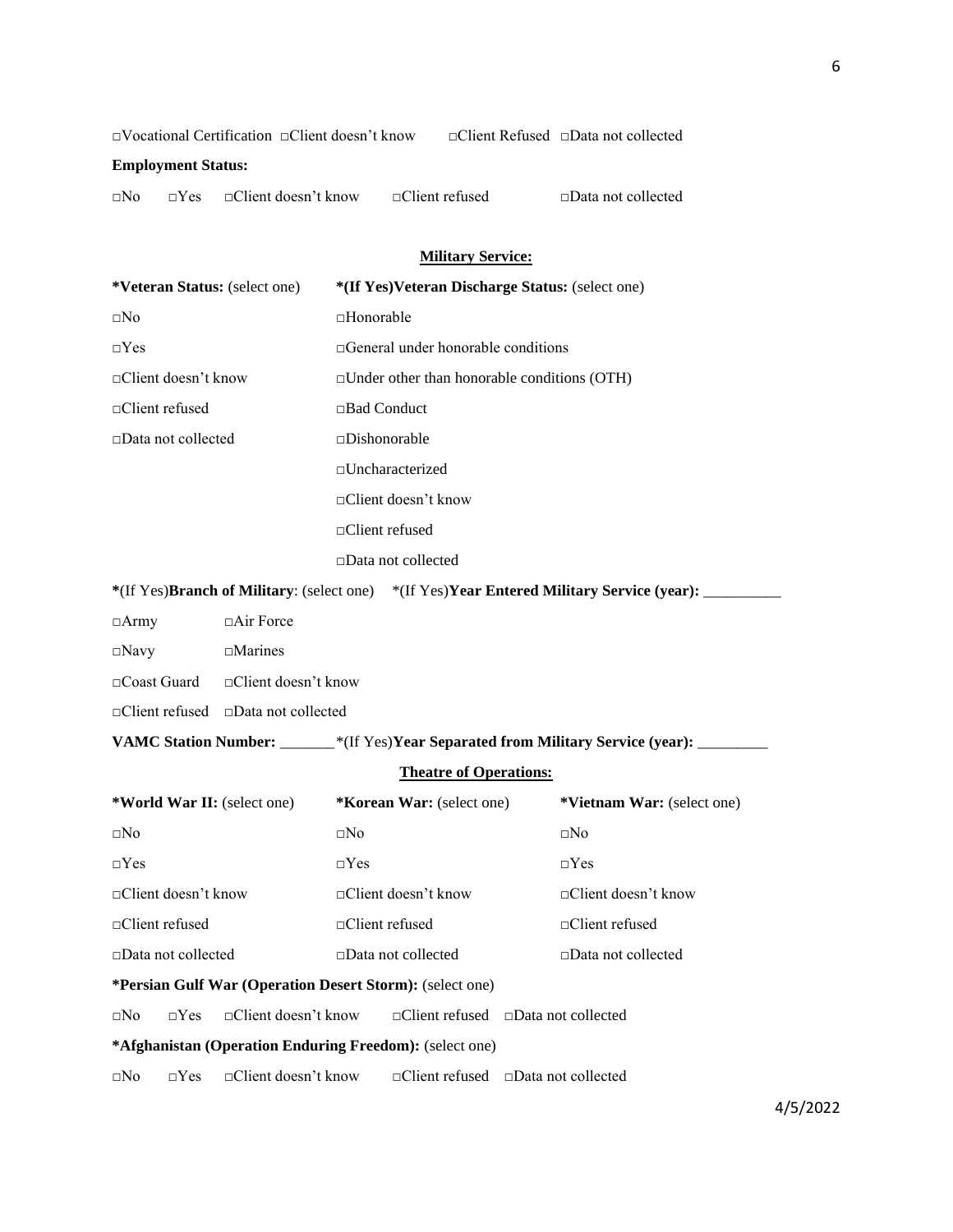| <i>*Iraq (Operation Iraqi Freedom): (select one)</i>                                                                                                                                                                                 | *Operation New Dawn: (select one) |
|--------------------------------------------------------------------------------------------------------------------------------------------------------------------------------------------------------------------------------------|-----------------------------------|
| $\Box$ No                                                                                                                                                                                                                            | $\square$ No                      |
| $\neg Yes$                                                                                                                                                                                                                           | $\neg$ Yes                        |
| $\Box$ Client doesn't know                                                                                                                                                                                                           | $\Box$ Client doesn't know        |
| $\Box$ Client refused                                                                                                                                                                                                                | $\Box$ Client refused             |
| $\Box$ Data not collected                                                                                                                                                                                                            | $\Box$ Data not collected         |
| *Other Peace-keeping Operations or Military Interventions (such as Lebanon, Panama, Somalia, Bosnia,<br><b>Kosovo):</b> (select one) $\Box$ No $\Box$ Yes $\Box$ Client doesn't know $\Box$ Client refused $\Box$ Data not collected |                                   |
|                                                                                                                                                                                                                                      |                                   |

**\*Household Income as a Percentage of AMI**: (select one) □Less than 30% □30% to 50% □Greater than 50%

# **Last Permanent Address: \*Address Data Quality:** (select one) **Street Address**: \_\_\_\_\_\_\_\_\_\_\_\_\_\_\_\_\_\_\_\_\_ □Full address reported **City**: \_\_\_\_\_\_\_\_\_\_\_\_\_\_\_\_\_\_\_\_\_\_\_\_\_\_\_\_\_\_ □Incomplete or estimated address reported **State**: \_\_\_\_\_\_\_\_\_\_\_\_\_\_\_\_\_\_\_\_\_\_\_\_\_\_\_\_\_\_ □Client doesn't know **Zip**: \_\_\_\_\_\_\_\_\_\_\_\_\_\_\_\_\_\_\_\_\_\_\_\_\_\_\_\_\_\_\_ □Client refused □Data not collected **Household Composition: \*Individual/Family Type:**  □Individual Male □Two Parent Family – Adult □Individual Female □Two Parent Family – Youth  $\Box$ Individual Male Youth (<18) □Individual Female Youth (<18) □Household w/only Children **□Single Parent Family – Male Head** □Other household type<br>□Single Parent Family – Female Head □Household member - adult □Single Parent Family – Female Head □Single Parent Family – Youth Head □Household member – child **Household Size \_\_\_\_\_\_\_\_\_\_\_\_ Non-HMIS Data Elements: \*Homeless Cause**: (select one) □Benefits Loss/Reduction □Injury □Job Income Loss/Reduction □Domestic Violence □Eviction □Asked to leave shared residence □Relocation □Drug/Alcohol Abuse □Release from prison/jail □Other □Release from Hospital □Natural Disaster □Release from Psych. Facility □Foreclosure – Rented Property □Illness □Foreclosure – Owned Property □Unknown □Not Homeless **Zip Code of Last Permanent Address:** \_\_\_\_\_\_\_\_ (enter five 9's if they don't know zip code)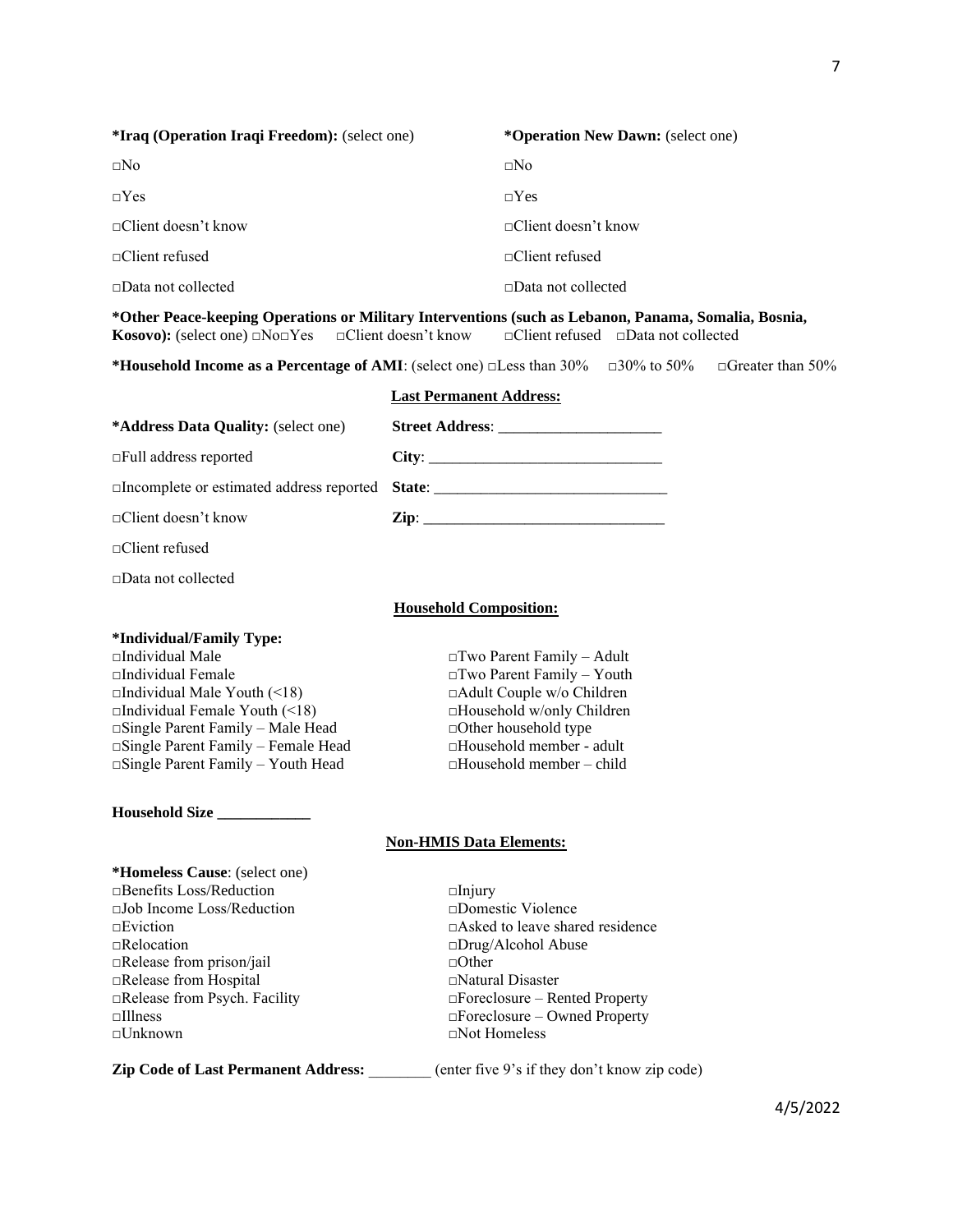|                                                                                           | Zip Code Data Quality: (select one)                                                                                                                                                             |                                                                                          |                                                                                               |                |                                                                                                |               |                |
|-------------------------------------------------------------------------------------------|-------------------------------------------------------------------------------------------------------------------------------------------------------------------------------------------------|------------------------------------------------------------------------------------------|-----------------------------------------------------------------------------------------------|----------------|------------------------------------------------------------------------------------------------|---------------|----------------|
|                                                                                           | □Full/Partial Zip Code Reported                                                                                                                                                                 |                                                                                          | $\square$ Don't know                                                                          | $\Box$ Refused |                                                                                                |               |                |
|                                                                                           |                                                                                                                                                                                                 |                                                                                          |                                                                                               |                |                                                                                                |               |                |
|                                                                                           |                                                                                                                                                                                                 |                                                                                          |                                                                                               |                |                                                                                                |               |                |
|                                                                                           | <b>County of Last Permanent Address</b>                                                                                                                                                         |                                                                                          |                                                                                               |                |                                                                                                |               |                |
| <b>Atlantic</b><br>$\Box$ Bergen<br>$\Box$ Burlington<br>$\Box$ Camden<br>$\Box$ Cape May | $\Box$ -Cumberland<br>$\square$ Essex<br>$\Box$ -Gloucester<br>$\Box$ -Hudson<br>$\Box$ -Hunterdon                                                                                              | $\Box$ Mercer<br>$\Box$ Middlesex<br>$\Box$ -Monmouth<br>$\Box$ -Morris<br>$\Box$ -Ocean | $\square$ Passaic<br>$\Box$ -Salem<br>$\square$ Somerset<br>$\square$ Sussex<br>$\Box$ -Union |                | $\Box$ Warren<br>$\Box$ NJ – Unknown<br>$\Box$ -USA not NJ<br>$\Box$ Non USA<br>$\Box$ Unknown |               |                |
|                                                                                           |                                                                                                                                                                                                 |                                                                                          |                                                                                               |                |                                                                                                |               |                |
|                                                                                           | Citizen □ US Citizen □ Registered Alien □ Undocumented Alien                                                                                                                                    |                                                                                          |                                                                                               |                |                                                                                                |               |                |
|                                                                                           |                                                                                                                                                                                                 |                                                                                          |                                                                                               |                |                                                                                                |               |                |
|                                                                                           | <b>Primary Language Primary Language:</b>                                                                                                                                                       |                                                                                          |                                                                                               |                |                                                                                                |               |                |
| $\Box$ English                                                                            | $\square$ Spanish                                                                                                                                                                               | $\Box$ French                                                                            |                                                                                               | $\Box$ Chinese |                                                                                                | $\Box$ Arabic | $\Box$ Hebrew  |
| $\Box$ Russian                                                                            | $\square$ Sign Language                                                                                                                                                                         | $\Box$ Other                                                                             |                                                                                               | $\Box$ Creole  |                                                                                                | $\Box$ Greek  | □Italian       |
| $\square$ Japanese                                                                        | $\Box$ Vietnamese                                                                                                                                                                               | <b>Braille</b>                                                                           |                                                                                               |                |                                                                                                |               |                |
|                                                                                           |                                                                                                                                                                                                 |                                                                                          |                                                                                               |                |                                                                                                |               |                |
|                                                                                           |                                                                                                                                                                                                 | <b>Optional Military Data Elements</b>                                                   |                                                                                               |                |                                                                                                |               |                |
|                                                                                           | Duration of Active Duty (months)___________                                                                                                                                                     |                                                                                          |                                                                                               |                |                                                                                                |               |                |
| Served in a war zone:                                                                     |                                                                                                                                                                                                 |                                                                                          |                                                                                               |                |                                                                                                |               |                |
| $\square$ No<br>$\Box$ Yes                                                                | Doesn't know Refused                                                                                                                                                                            |                                                                                          |                                                                                               |                |                                                                                                |               |                |
| Name of war zone:                                                                         |                                                                                                                                                                                                 |                                                                                          |                                                                                               |                |                                                                                                |               |                |
|                                                                                           | □Europe □North Africa □Vietnam □ Laos and Cambodia □ South China Sea □ China, Burma, India □ Korea                                                                                              |                                                                                          |                                                                                               |                |                                                                                                |               |                |
|                                                                                           | $\Box$ South Pacific $\Box$ Persian Gulf $\Box$ Other $\Box$ Afghanistan $\Box$ Don't know $\Box$ Refused                                                                                       |                                                                                          |                                                                                               |                |                                                                                                |               |                |
|                                                                                           | Number of months in war zone:                                                                                                                                                                   |                                                                                          |                                                                                               |                |                                                                                                |               |                |
|                                                                                           | <b>Received hostile or friendly fire:</b> □No                                                                                                                                                   | $\Box$ Yes                                                                               |                                                                                               |                | $\Box$ Doesn't know $\Box$ Refused                                                             |               |                |
| *Current Student: (select one)                                                            |                                                                                                                                                                                                 |                                                                                          |                                                                                               |                |                                                                                                |               |                |
| $\Box Yes$<br>$\square$ No                                                                | $\Box$ Don't know                                                                                                                                                                               | $\Box$ Refused                                                                           |                                                                                               |                |                                                                                                |               |                |
|                                                                                           | Post Secondary Degree: □None □Associates Degree □Bachelors □Masters □Doctorate □Other<br>graduate/professional degree □Certificate of advanced training or skilled artisan □Don't Know □Refused |                                                                                          |                                                                                               |                |                                                                                                |               |                |
|                                                                                           | *Received vocational training or apprenticeship certificate: (select one)                                                                                                                       |                                                                                          |                                                                                               |                |                                                                                                |               |                |
| $\square$ No<br>$\Box$ Yes                                                                | □Don't know                                                                                                                                                                                     | $\Box$ Refused                                                                           |                                                                                               |                |                                                                                                |               |                |
|                                                                                           |                                                                                                                                                                                                 | <b>Children's Education Questions:</b>                                                   |                                                                                               |                |                                                                                                |               |                |
|                                                                                           | *Education Enrollment Status: (select one)                                                                                                                                                      |                                                                                          | $\Box$ Yes                                                                                    | $\square$ No   | $\Box$ Don't know                                                                              |               | $\Box$ Refused |
|                                                                                           |                                                                                                                                                                                                 |                                                                                          |                                                                                               |                |                                                                                                |               | 4/5/2022       |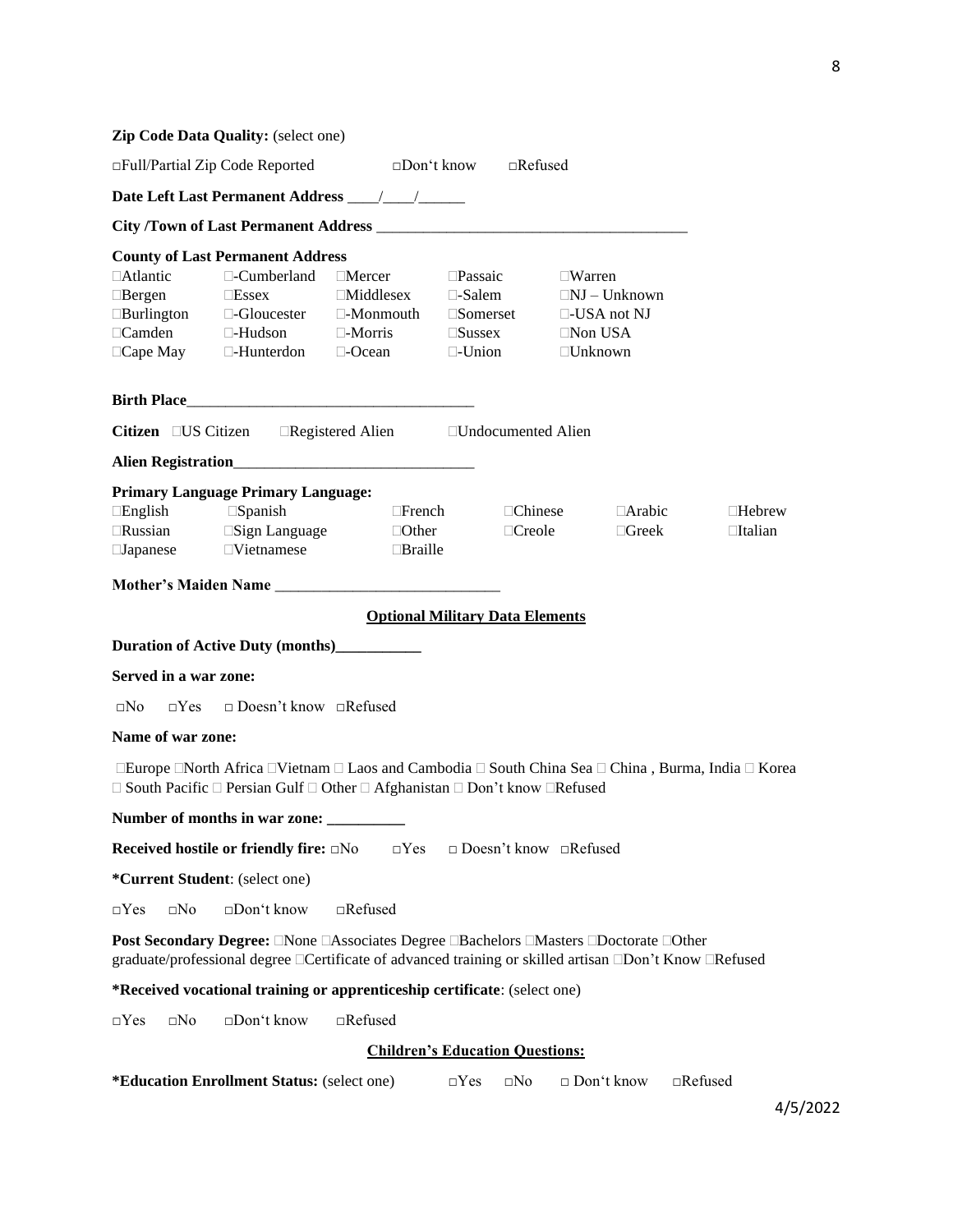|                                         |                                                  |                                                                                 | If yes, was/is the child connected to the McKinney-Vento Homeless Assistance Act school liaison? |  |  |  |  |  |
|-----------------------------------------|--------------------------------------------------|---------------------------------------------------------------------------------|--------------------------------------------------------------------------------------------------|--|--|--|--|--|
| (Select one) $\Box$ Yes                 | $\square$ No                                     | □Don't know                                                                     | $\Box$ Refused                                                                                   |  |  |  |  |  |
| Type of School: (select one)            |                                                  |                                                                                 |                                                                                                  |  |  |  |  |  |
|                                         |                                                  | $\Box$ Public school $\Box$ Parochial or other private school $\Box$ Don't know | $\Box$ Refused                                                                                   |  |  |  |  |  |
|                                         |                                                  |                                                                                 | If not enrolled, last date of enrollment [MM/YYYY]: _____________________________                |  |  |  |  |  |
| *Student Body Age: (select one)         |                                                  |                                                                                 |                                                                                                  |  |  |  |  |  |
| □Nursery/Preschool                      |                                                  |                                                                                 | $\square$ Six-Year High School                                                                   |  |  |  |  |  |
| □Kindergarten School                    |                                                  |                                                                                 | $\Box$ High School – Other than listed above                                                     |  |  |  |  |  |
| □Elementary School                      |                                                  |                                                                                 | □Special Elem/Sec. School for Handicapped                                                        |  |  |  |  |  |
| □Middle School                          |                                                  |                                                                                 | □ Special Elementary School for Handicapped                                                      |  |  |  |  |  |
| □ Approved Junior High School           |                                                  |                                                                                 | □Special Secondary School for Handicapped                                                        |  |  |  |  |  |
| □Four-Year High School                  |                                                  |                                                                                 | □Three-Year School                                                                               |  |  |  |  |  |
| □County Voc-Tech School or Institute    |                                                  |                                                                                 | □Adult Education School                                                                          |  |  |  |  |  |
| □Evening High School (Approved)         |                                                  |                                                                                 | □Evening School for Foreign Born (Approved)                                                      |  |  |  |  |  |
|                                         |                                                  |                                                                                 |                                                                                                  |  |  |  |  |  |
|                                         |                                                  |                                                                                 |                                                                                                  |  |  |  |  |  |
|                                         |                                                  |                                                                                 |                                                                                                  |  |  |  |  |  |
|                                         | *Barriers to Enrollment: (select all that apply) |                                                                                 |                                                                                                  |  |  |  |  |  |
| $\square$ None                          |                                                  |                                                                                 | □School Records                                                                                  |  |  |  |  |  |
| □School Selection                       |                                                  |                                                                                 | $\Box$ Transportation                                                                            |  |  |  |  |  |
| □Immunization or Other Medical Records  |                                                  |                                                                                 | □Other Enrollment Issues                                                                         |  |  |  |  |  |
| □Residency Required                     |                                                  |                                                                                 | $\Box$ Birth Certificates                                                                        |  |  |  |  |  |
| □Legal Guardianship requirements        |                                                  |                                                                                 | □Physical examination records                                                                    |  |  |  |  |  |
| *Marital Status: (select one)           |                                                  |                                                                                 |                                                                                                  |  |  |  |  |  |
| $\square$ Single                        | $\square$ Married                                | □Common Law                                                                     | $\square$ Divorced<br>$\square$ Separated<br>$\Box$ Remarried                                    |  |  |  |  |  |
| $\Box$ Widow(er)                        | $\Box$ Civil Union                               |                                                                                 |                                                                                                  |  |  |  |  |  |
| HA#                                     |                                                  |                                                                                 |                                                                                                  |  |  |  |  |  |
|                                         | *Services Sought: (select all that apply)        |                                                                                 |                                                                                                  |  |  |  |  |  |
| $\square$ Shelter/Housing               |                                                  |                                                                                 | □Drug Treatment                                                                                  |  |  |  |  |  |
| □Mental Health Care                     |                                                  |                                                                                 | □Medical Care                                                                                    |  |  |  |  |  |
| □Legal Aid - CRSJ/Civil                 |                                                  |                                                                                 | $\square$ Legal Aid – Immigration                                                                |  |  |  |  |  |
| $\Box$ Financial Assistance - Utilities |                                                  |                                                                                 | $\Box$ Financial Assistance – Housing                                                            |  |  |  |  |  |